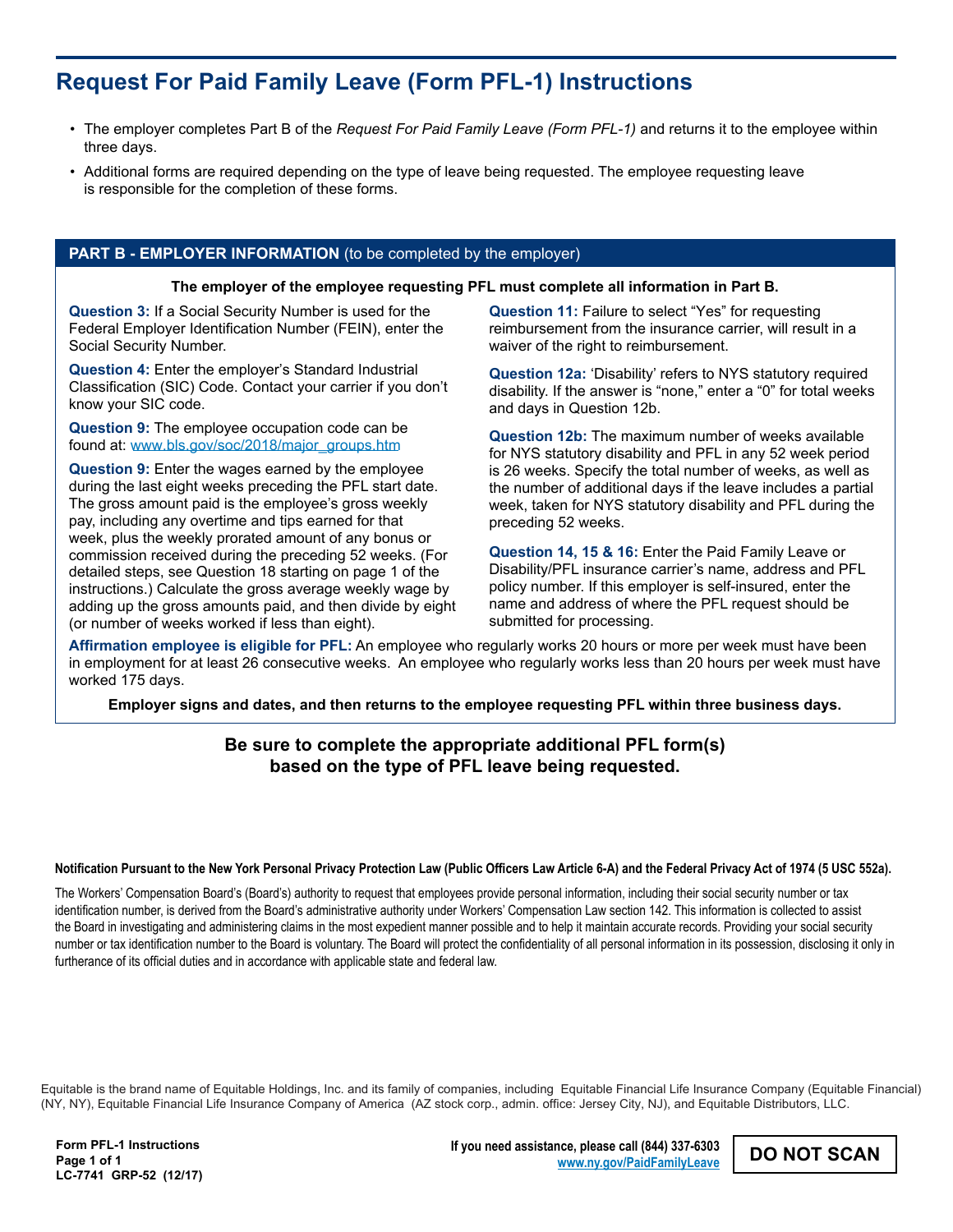## **Request For Paid Family Leave**

(Form PFL-1)



**INSTRUCTIONS INCLUDED WITH FORM**

| 1. 9 a d`cmYY Eg`b Ua Y Çã• o Âæ{^É Ă ãåå ^Á§ããæ #É Àæ e Áæ{^D<br>Employee's date of birth (MM/DD/YYYY)<br>2. Business's full legal name and mailing address<br><b>Business name</b><br>Mailing address<br>City, State<br>Country (if not U.S.A.)<br>Zip code<br>3. Employer's FEIN<br>4. Employer's Standard Industrial Classification (SIC) Code<br>5. Employer's contact name for questions related to PFL<br>6. Employer's contact telephone number (<br><sup>)</sup><br>7. Employer's contact email address<br>8. Employee's date of hire (MM/DD/YYYY)<br>9. Employee's occupation Codes are available at: www.bls.gov/soc/2018/major_groups.htm<br>10. Enter the last 8 weeks of gross wages for the employee and calculate the average gross weekly wage<br>Week ending date (MM/DD/YYYY)<br>Number of days worked<br>Week no.<br>Gross amount paid<br>1<br>$\overline{2}$<br>3<br>4<br>5<br>6<br>$\overline{7}$<br>8 |  |  |                                                                                                              |  |  |           |  |  |  |
|------------------------------------------------------------------------------------------------------------------------------------------------------------------------------------------------------------------------------------------------------------------------------------------------------------------------------------------------------------------------------------------------------------------------------------------------------------------------------------------------------------------------------------------------------------------------------------------------------------------------------------------------------------------------------------------------------------------------------------------------------------------------------------------------------------------------------------------------------------------------------------------------------------------------------|--|--|--------------------------------------------------------------------------------------------------------------|--|--|-----------|--|--|--|
|                                                                                                                                                                                                                                                                                                                                                                                                                                                                                                                                                                                                                                                                                                                                                                                                                                                                                                                              |  |  |                                                                                                              |  |  |           |  |  |  |
|                                                                                                                                                                                                                                                                                                                                                                                                                                                                                                                                                                                                                                                                                                                                                                                                                                                                                                                              |  |  |                                                                                                              |  |  |           |  |  |  |
|                                                                                                                                                                                                                                                                                                                                                                                                                                                                                                                                                                                                                                                                                                                                                                                                                                                                                                                              |  |  |                                                                                                              |  |  |           |  |  |  |
|                                                                                                                                                                                                                                                                                                                                                                                                                                                                                                                                                                                                                                                                                                                                                                                                                                                                                                                              |  |  |                                                                                                              |  |  |           |  |  |  |
|                                                                                                                                                                                                                                                                                                                                                                                                                                                                                                                                                                                                                                                                                                                                                                                                                                                                                                                              |  |  |                                                                                                              |  |  |           |  |  |  |
|                                                                                                                                                                                                                                                                                                                                                                                                                                                                                                                                                                                                                                                                                                                                                                                                                                                                                                                              |  |  |                                                                                                              |  |  |           |  |  |  |
|                                                                                                                                                                                                                                                                                                                                                                                                                                                                                                                                                                                                                                                                                                                                                                                                                                                                                                                              |  |  |                                                                                                              |  |  |           |  |  |  |
|                                                                                                                                                                                                                                                                                                                                                                                                                                                                                                                                                                                                                                                                                                                                                                                                                                                                                                                              |  |  |                                                                                                              |  |  |           |  |  |  |
|                                                                                                                                                                                                                                                                                                                                                                                                                                                                                                                                                                                                                                                                                                                                                                                                                                                                                                                              |  |  |                                                                                                              |  |  |           |  |  |  |
|                                                                                                                                                                                                                                                                                                                                                                                                                                                                                                                                                                                                                                                                                                                                                                                                                                                                                                                              |  |  |                                                                                                              |  |  |           |  |  |  |
|                                                                                                                                                                                                                                                                                                                                                                                                                                                                                                                                                                                                                                                                                                                                                                                                                                                                                                                              |  |  |                                                                                                              |  |  |           |  |  |  |
|                                                                                                                                                                                                                                                                                                                                                                                                                                                                                                                                                                                                                                                                                                                                                                                                                                                                                                                              |  |  |                                                                                                              |  |  |           |  |  |  |
|                                                                                                                                                                                                                                                                                                                                                                                                                                                                                                                                                                                                                                                                                                                                                                                                                                                                                                                              |  |  |                                                                                                              |  |  |           |  |  |  |
|                                                                                                                                                                                                                                                                                                                                                                                                                                                                                                                                                                                                                                                                                                                                                                                                                                                                                                                              |  |  |                                                                                                              |  |  |           |  |  |  |
|                                                                                                                                                                                                                                                                                                                                                                                                                                                                                                                                                                                                                                                                                                                                                                                                                                                                                                                              |  |  |                                                                                                              |  |  |           |  |  |  |
|                                                                                                                                                                                                                                                                                                                                                                                                                                                                                                                                                                                                                                                                                                                                                                                                                                                                                                                              |  |  |                                                                                                              |  |  |           |  |  |  |
|                                                                                                                                                                                                                                                                                                                                                                                                                                                                                                                                                                                                                                                                                                                                                                                                                                                                                                                              |  |  |                                                                                                              |  |  |           |  |  |  |
|                                                                                                                                                                                                                                                                                                                                                                                                                                                                                                                                                                                                                                                                                                                                                                                                                                                                                                                              |  |  |                                                                                                              |  |  |           |  |  |  |
|                                                                                                                                                                                                                                                                                                                                                                                                                                                                                                                                                                                                                                                                                                                                                                                                                                                                                                                              |  |  |                                                                                                              |  |  |           |  |  |  |
|                                                                                                                                                                                                                                                                                                                                                                                                                                                                                                                                                                                                                                                                                                                                                                                                                                                                                                                              |  |  |                                                                                                              |  |  |           |  |  |  |
|                                                                                                                                                                                                                                                                                                                                                                                                                                                                                                                                                                                                                                                                                                                                                                                                                                                                                                                              |  |  |                                                                                                              |  |  |           |  |  |  |
|                                                                                                                                                                                                                                                                                                                                                                                                                                                                                                                                                                                                                                                                                                                                                                                                                                                                                                                              |  |  |                                                                                                              |  |  |           |  |  |  |
|                                                                                                                                                                                                                                                                                                                                                                                                                                                                                                                                                                                                                                                                                                                                                                                                                                                                                                                              |  |  |                                                                                                              |  |  |           |  |  |  |
|                                                                                                                                                                                                                                                                                                                                                                                                                                                                                                                                                                                                                                                                                                                                                                                                                                                                                                                              |  |  |                                                                                                              |  |  |           |  |  |  |
| Calculated average gross weekly wage:                                                                                                                                                                                                                                                                                                                                                                                                                                                                                                                                                                                                                                                                                                                                                                                                                                                                                        |  |  |                                                                                                              |  |  |           |  |  |  |
|                                                                                                                                                                                                                                                                                                                                                                                                                                                                                                                                                                                                                                                                                                                                                                                                                                                                                                                              |  |  |                                                                                                              |  |  |           |  |  |  |
|                                                                                                                                                                                                                                                                                                                                                                                                                                                                                                                                                                                                                                                                                                                                                                                                                                                                                                                              |  |  | 11. If employee received or will receive full wages while on PFL, will employer be requesting reimbursement? |  |  | No<br>Yes |  |  |  |